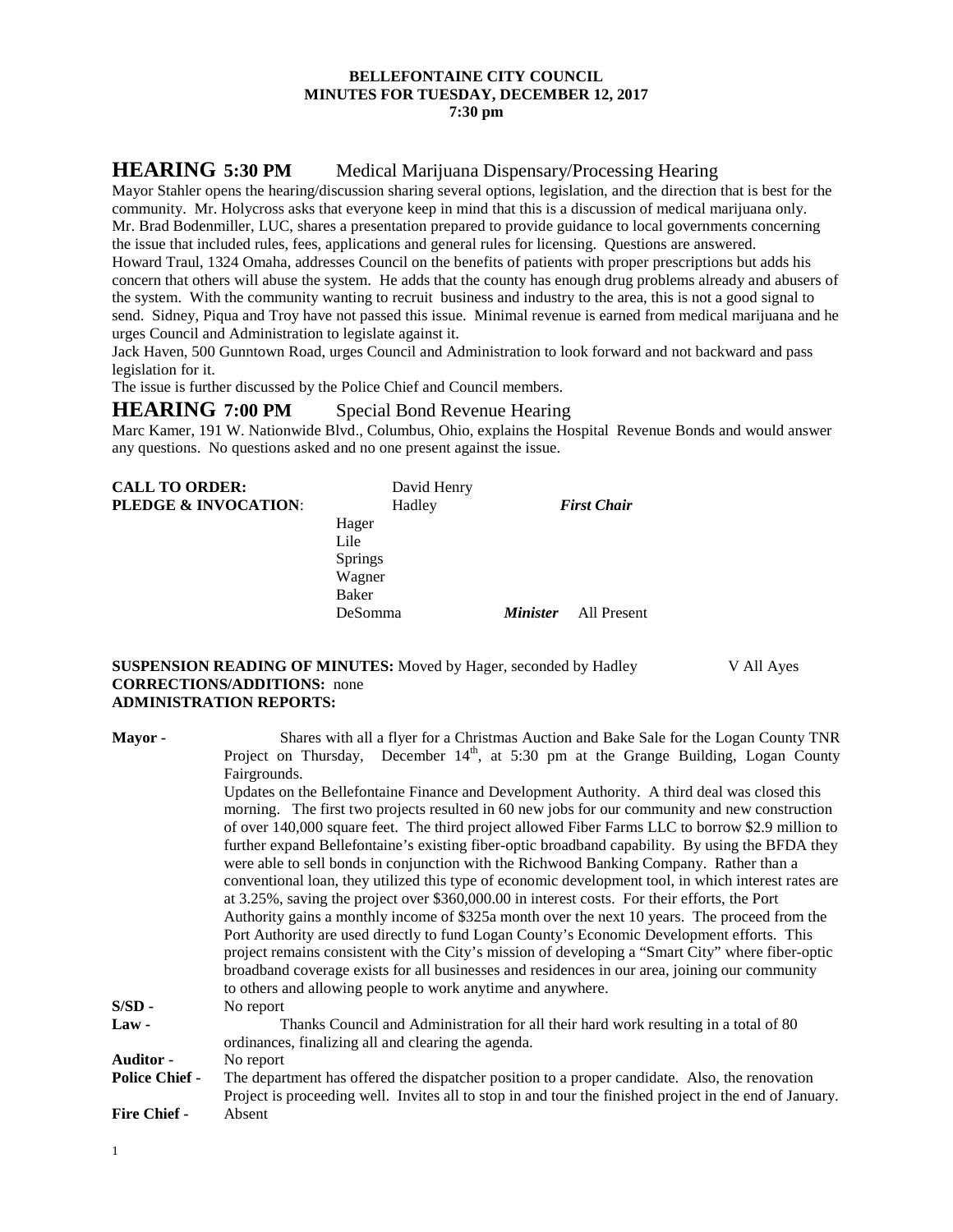| <b>Engineer-</b>            | No report                                                                                                                                                 |
|-----------------------------|-----------------------------------------------------------------------------------------------------------------------------------------------------------|
| Tax Dept-                   | No report                                                                                                                                                 |
| <b>Utility Dept-</b>        | Absent                                                                                                                                                    |
| Code Enf-                   | Absent                                                                                                                                                    |
| <b>Economic Dev-</b> Absent |                                                                                                                                                           |
| DP&L-                       | Hands out a flyer to all (att to clerk's official minutes) explaining the 3 <sup>rd</sup> Annual Gift of Power in<br>conjunction with the Salvation Army. |

### **REPORTS OF STANDING COMMITTEES:**

| <b>Rules</b> -                      | Explained ordinance on the agenda  |  |  |
|-------------------------------------|------------------------------------|--|--|
| <b>Finance -</b>                    | Explained ordinances on the agenda |  |  |
| <b>Utilities -</b>                  | Explained ordinance on the agenda  |  |  |
| Safety -                            | No report                          |  |  |
| <b>Streets -</b>                    | Explained ordinance on the agenda  |  |  |
| Sidewalks, Curbs & Parks -No report |                                    |  |  |
| Audit $-$                           | No report                          |  |  |

### **COMMUNICATIONS FROM CITIZENS:**

### **INTRODUCTION OF ORDINANCES:**

## **1. ORDINANCES FOR 1ST READING**

### **2. ORDINANCES FOR 2ND READING**

17-74 A AN ORDINANCE DETERMINING THE NECESSITY OF AND AUTHORIZING THE ISSUANCE AND SALE OF ONE OR MORE SERIES OF HOSPITAL FACILITIES REVENUE BONDS, SERIES 2017 (MARY RUTAN HOSPITAL) OF THE CITY OF BELLEFONTAINE, OHIO IN AN AGGREGATE PRINCIPAL AMOUNT NOT TO EXCEED \$12,000,000, AUTHORIZING THE EXECUTION AND DELIVERY OF AN AGREEMENT OF LEASE

AND

A SUBLEASE IN CONNECTION THEREWITH: AUTHORIZING THE EXECUTION AND DELIVERY OF AN ASSIGNMENT OF RIGHTS UNDER A LEASE AND SUBLEASE TO SECURE SUCH BONDS; AUTHORIZING EXECUTION AND DELIVERY OF A BOND PURCHASE AGREEMENT AND A TAX EXEMPTION CERTIFICATE AND AGREEMENT AND A TAX EXEMPTION CERTIFICATE AND AGREEMENT WITH RESPECT TO SAID BONDS; AND AUTHORIZING OTHER DOCUMENTS IN CONNECTION WITH THE ISSUANCE OF THE BONDS; AND DECLARING AN EMERGENCY. **FINANCE**

| $3RR-$    | Moved by Baker, seconded by DeSomma | V All Ayes                                |
|-----------|-------------------------------------|-------------------------------------------|
| Passage-  | Moved by Baker, seconded by DeSomma | V Ayes-Wagner, abstain                    |
| Adoption- | Moved by Baker, seconded by DeSomma | V Ayes-Wagner, abstain                    |
|           |                                     | (due to his firm's representation of MRH) |

### 17-75 B. AN ORDINANCE ESTABLISHING THE MARY RUTAN RLF (FUND 261) AND DECLARING AN EMERGENCY IN THE CITY OF BELLEFONTAINE, OHIO. **FINANCE**

| 3RR-      | Moved by Baker, seconded by DeSomma | V All Ayes |
|-----------|-------------------------------------|------------|
| Passage-  | Moved by Baker, seconded by DeSomma | V All Ayes |
| Adoption- | Moved by Baker, seconded by DeSomma | V All Ayes |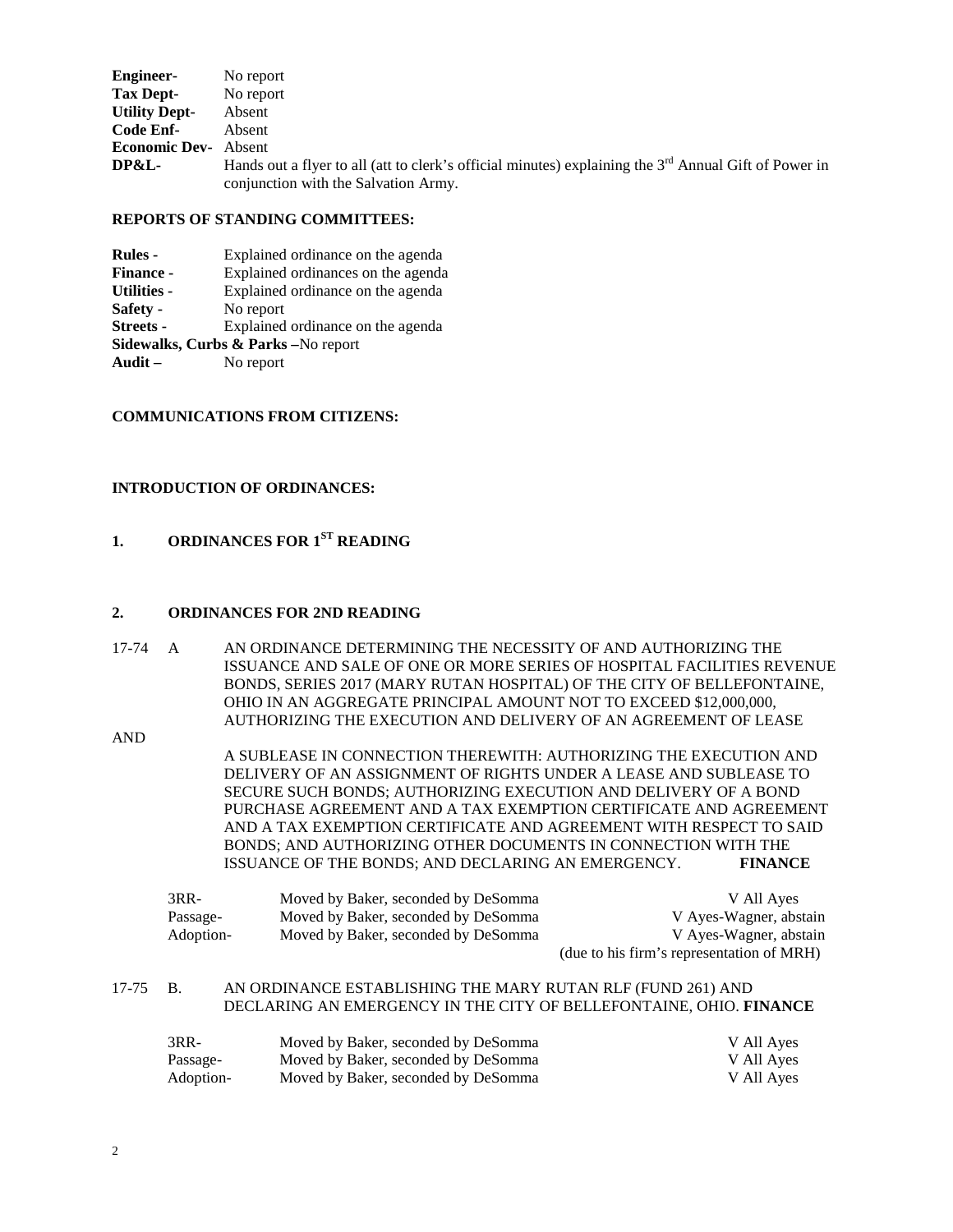| 17-77 | C.<br>695),                                                                   | AN ORDINANCE ESTABLISHING GENERAL FUND PENSION RESERVE (FUND                                                         |       |  |  |
|-------|-------------------------------------------------------------------------------|----------------------------------------------------------------------------------------------------------------------|-------|--|--|
|       |                                                                               | AND MAKING A SUPPLEMENTAL APPROPRIATION AND AMENDING THE<br>PERMANENT APPROPRIATION ORDINANCE FOR THE PURPOSE OF THE |       |  |  |
|       | <b>GENERAL</b>                                                                | FUND PENSION RESERVE AND DECLARING AN EMERGENCY IN THE CITY                                                          |       |  |  |
|       | <b>OF</b>                                                                     | BELLEFONTAINE, OHIO.<br><b>FINANCE</b>                                                                               |       |  |  |
|       | $3RR-$                                                                        | Moved by Baker, seconded by DeSomma                                                                                  | V All |  |  |
|       | Ayes<br>Passage-<br>Ayes                                                      | Moved by Baker, seconded by DeSomma                                                                                  | V All |  |  |
|       | Adoption-<br>Ayes                                                             | Moved by Baker, seconded by DeSomma                                                                                  | V All |  |  |
| 17-78 | D.<br><b>EXPENSES</b>                                                         | AN ORDINANCE MAKING TEMPORARY APPROPRIATIONS FOR CURRENT                                                             |       |  |  |
|       | JANUARY 1,                                                                    | AND OTHER EXPENDITURES DURING THE FISCAL YEAR BEGINNING                                                              |       |  |  |
|       | <b>THE</b>                                                                    | 2018 AND ENDING DECEMBER 31, 2018 AND DECLARING AN EMERGENCY IN                                                      |       |  |  |
|       |                                                                               | CITY OF BELLEFONTAINE, OHIO.<br><b>FINANCE</b>                                                                       |       |  |  |
|       | $3RR-$<br>Ayes                                                                | Moved by Baker, seconded by DeSomma                                                                                  | V All |  |  |
|       | Passage-                                                                      | Moved by Baker, seconded by DeSomma                                                                                  | V All |  |  |
|       | Ayes<br>Adoption-<br>Ayes                                                     | Moved by Baker, seconded by DeSomma                                                                                  | V All |  |  |
| 17-79 | Ε.<br><b>CODIFIED</b>                                                         | AN ORDINANCE AMENDING AND RESTATING SECTION 351.99 OF THE                                                            |       |  |  |
|       | <b>PENALTIES</b>                                                              | ORDINANCES OF THE CITY OF BELLEFONTAINE, OHIO RELATING TO<br>FOR PARKING.                                            |       |  |  |
|       |                                                                               | <b>STREETS</b>                                                                                                       |       |  |  |
|       | 3RR-<br>Ayes                                                                  | Moved by Hadley, seconded by Lile                                                                                    | V All |  |  |
|       | Passage-<br>Ayes                                                              | Moved by Hadley, seconded by Lile                                                                                    | V All |  |  |
|       | Adoption-<br>Ayes                                                             | Moved by Hadley, seconded by Lile                                                                                    | V All |  |  |
| 17-80 | F.<br><b>AND</b>                                                              | AN ORDINANCE AMENDING CHAPTER 192 OF THE CODIFIED ORDINANCES                                                         |       |  |  |
|       | PRIOR ORDINANCE NO. 15-74 AND ALL AMENDMENTS THERETO OF THE<br><b>CITY OF</b> |                                                                                                                      |       |  |  |
|       | <b>DECLARING</b>                                                              | BELLEFONTAINE, OHIO, REGARDING MUNICIPAL INCOME TAX AND                                                              |       |  |  |
|       |                                                                               | AN EMERGENCY IN THE CITY OF BELLEFONTAINE, OHIO.<br><b>FINANCE</b>                                                   |       |  |  |
|       | 3RR-<br>Ayes                                                                  | Moved by Baker, seconded by DeSomma                                                                                  | V All |  |  |
|       | Passage-                                                                      | Moved by Baker, seconded by DeSomma                                                                                  | V All |  |  |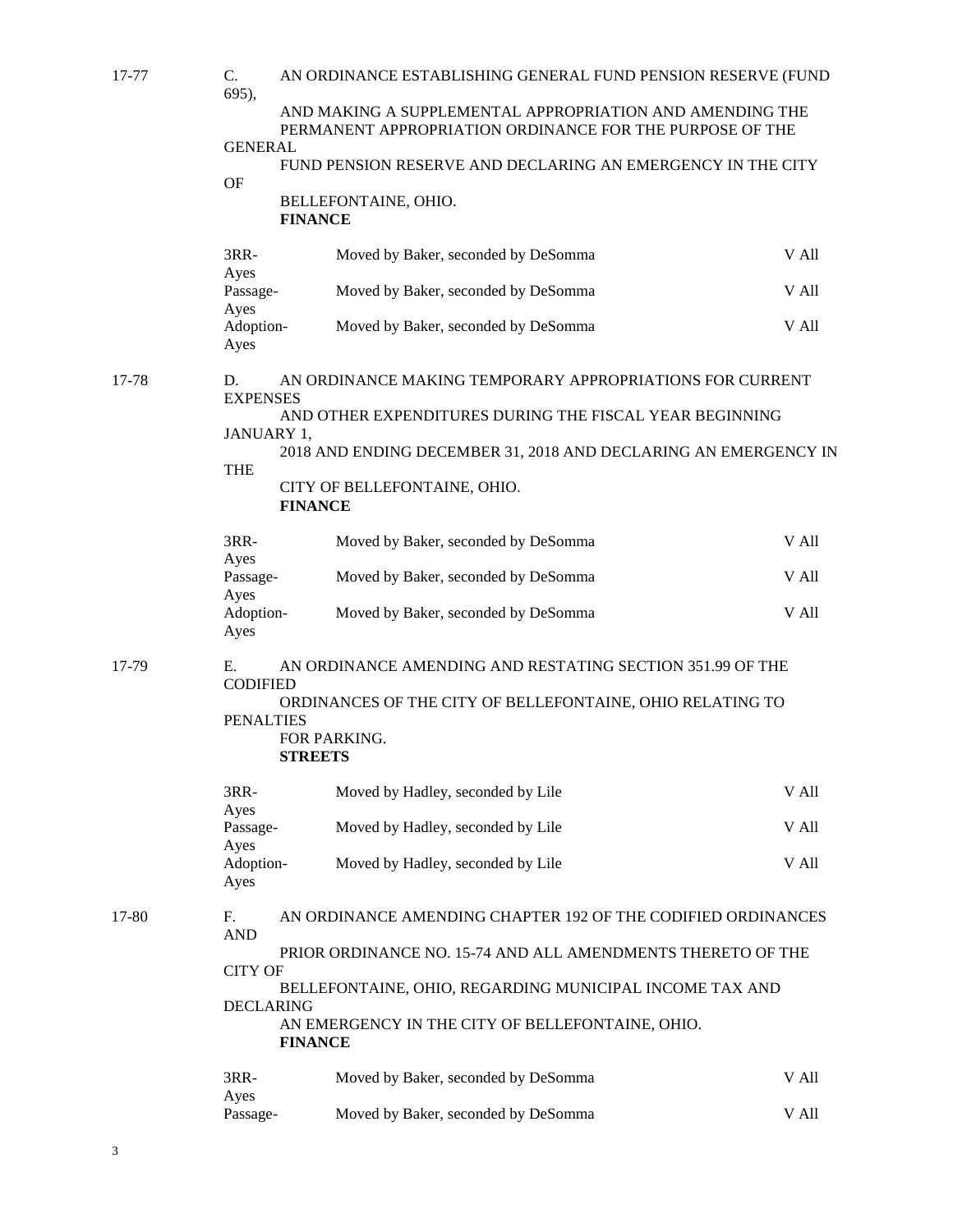| Ayes      |                                     |       |
|-----------|-------------------------------------|-------|
| Adoption- | Moved by Baker, seconded by DeSomma | V All |
| Ayes      |                                     |       |

### **3. ORDINANCES FOR 3RD READING**

| $17-66$   | A.             | AN ORDINANCE APPROVING AND ADOPTING AN UPDATED CITY OF                                                                                                                                               |                                                                                                                                                                                                                                                                                                                                           |                                                                     |
|-----------|----------------|------------------------------------------------------------------------------------------------------------------------------------------------------------------------------------------------------|-------------------------------------------------------------------------------------------------------------------------------------------------------------------------------------------------------------------------------------------------------------------------------------------------------------------------------------------|---------------------------------------------------------------------|
|           |                |                                                                                                                                                                                                      | BELLEFONTAINE EMPLOYEE HANDBOOK AND DECLARING AN EMERGENCY IN                                                                                                                                                                                                                                                                             |                                                                     |
|           | <b>THE</b>     |                                                                                                                                                                                                      | CITY OF BELLEFONTAINE, OHIO.                                                                                                                                                                                                                                                                                                              | <b>RULES</b>                                                        |
|           | Adoption-      |                                                                                                                                                                                                      | Moved by Hager, seconded by Lile                                                                                                                                                                                                                                                                                                          | V All Ayes                                                          |
| $17-67$   | B.             | AN ORDINANCE AMENDING SECTION 927.23 OF THE CODIFIED ORDINANCES OF<br>THE CITY OF BELLEFONTAINE, OHIO, REGARDING STORMWATER DRAINAGE<br>UTILITY RATES FOR THE CITY OF BELLEFONTAINE AND DECLARING AN |                                                                                                                                                                                                                                                                                                                                           |                                                                     |
|           |                |                                                                                                                                                                                                      | EMERGENCY IN THE CITY OF BELLEFONTAINE, OHIO.                                                                                                                                                                                                                                                                                             | <b>UTILITIES</b>                                                    |
|           | Adoption-      |                                                                                                                                                                                                      | Moved by Wagner, seconded by Springs                                                                                                                                                                                                                                                                                                      | V All Ayes                                                          |
| $17 - 70$ | $C_{\cdot}$    |                                                                                                                                                                                                      | AN ORDINANCE AUTHORIZING THE PURCHASE OF MISCELLANEOUS SUPPLIES,<br>EQUIPMENT AND SERVICES FOR USE IN 2018, AND DECLARING AN EMERGENCY<br>IN THE CITY OF BELLEFONTAINE, OHIO.                                                                                                                                                             | <b>FINANCE</b>                                                      |
|           | Adoption-      |                                                                                                                                                                                                      | Moved by Baker, seconded by DeSomma                                                                                                                                                                                                                                                                                                       | V All Ayes                                                          |
| $17 - 73$ | D.             |                                                                                                                                                                                                      | AN ORDINANCE PROVIDING FOR THE TRANSFER OF CERTAIN HOSPITAL<br>FACILITIES TO MARY RUTAN HOSPITAL BY THE CITY OF BELLEFONTAINE, OHIO<br>AND AUTHORIZING AGREEMENTS WITH MARY RUTAN HOSPITAL AND MARY<br>RUTAN HEALTH ASSOCIATION OF LOGAN COUNTY IN CONNECTION THEREWITH<br>AND DECLARING AN EMERGENCY IN THE CITY OF BELLEFONTAINE, OHIO. |                                                                     |
|           | <b>FINANCE</b> |                                                                                                                                                                                                      |                                                                                                                                                                                                                                                                                                                                           |                                                                     |
|           | Adoption-      |                                                                                                                                                                                                      | Moved by Baker, seconded by DeSomma                                                                                                                                                                                                                                                                                                       | V Ayes-Wagner, abstain<br>(due to his firm's representation of MRH) |

### **COMMUNICATIONS FROM CLERK:** none

**COMMUNICATIONS FROM COUNCIL:** President Henry declares that the 2<sup>nd</sup> meeting is December is not necessary as the agenda has been cleared and would need a motion if Council so wishes. *Motion to cancel the 2nd Council Meeting on December 26th moved by* Lile, *seconded by* DeSomma *V All Ayes*

The swearing in ceremony for Council will be on Thursday, December  $21<sup>st</sup>$  at 5:30 pm.

Mr. Lile shares Christmas goodies made by his wife that will be part of the Christmas Auction and Bake Sale for the Logan County TNR Project on Thursday, December 14<sup>th</sup>, at 5:30 pm at the Grange Buidling, Logan County Fairgrounds.

Mr. Holycross publicly thanks DP&L for supporting our community with the "Right Tree, Right Place" \$50,000.00 grant which provided fountain repair, trees and bike racks through our downtown.

l